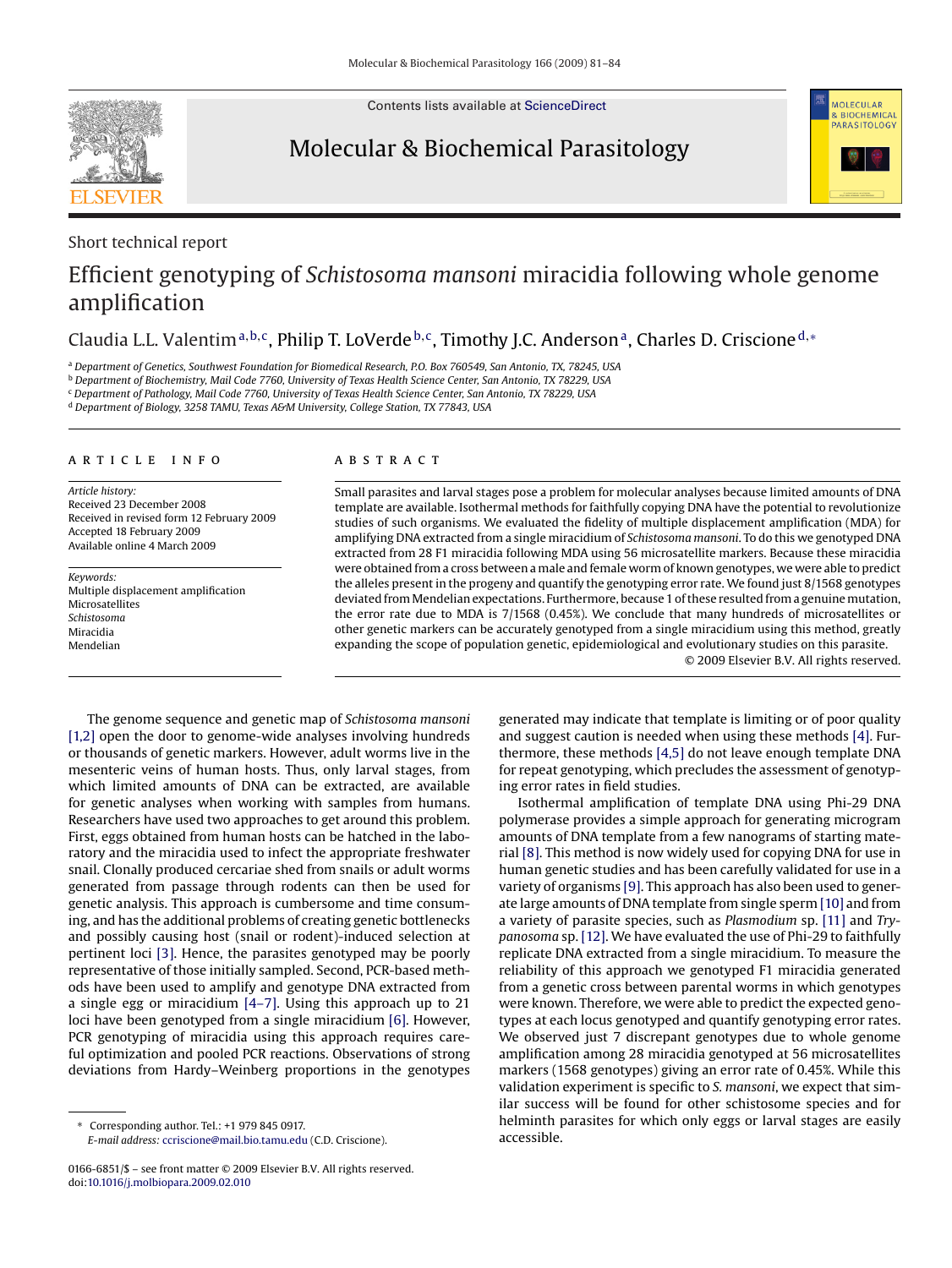We set up a genetic cross between single genotypes of a female schistosome from the NMRI (Puerto Rico) strain with a male schistosome from the LE (Brazil) strain to generate the F1 progeny. To do this we exposed snails (*Biomphalaria glabrata*) to a single miracidium. After 28–29 days, the cercariae were collected by exposure to light.We extracted DNA from 20 to 50 cercariae from each shedding snail in 50  $\rm \mu L$  of 6% chelex containing 0.2 mg/mL of proteinase K. This was incubated at 56 ◦C for 2 h and at 100 ◦C for 8 min. We sexed cercariae by amplifying cercarial DNA using the W1 primers, which are specific for a repetitive region in the W chromosome of female worms [\[13\]. A](#page-3-0)s male worms are not expected to show any amplification, we ran a control PCR with the autosomal microsatellite locus sc18 (forward CAGTTTGTCAACAAGTAACGAG and reverse AAAAGA-CAAATTCGTTGTGG) in order to confirm the DNA was extracted. PCR was performed with 15  $\rm \mu L$  reactions containing 2.4  $\rm \mu L$  of extraction supernatant,  $1 \times$  PCR buffer, 1.5 mM MgCl<sub>2</sub>, 0.2 mM each of dNTP, 0.4  $\mu$ M each primer, and 0.75 units (0.15  $\mu$ L) Taq DNA polymerase (Takara Shuzo Co., Otsu, Shiga, Japan). PCR cycling was 95 ◦C for 3 min, once; 94 ℃ for 45 s, 54 ℃ for 30 s, 72 °C for 45 s, 35 times; 72  $\degree$ C for 7 min, once. We then infected a hamster with LE male cercariae of a single clonal genotype and NMRI female cercariae of a single clonal genotype to set up the cross. After 45 days, the hamster was perfused and the parental worms collected. We removed the liver, hatched the eggs in freshwater, and collected single miracidia in 10  $\rm \mu L$  H $\rm _2$ O in 0.5 mL microcentrifuge tubes for DNA extraction.

We extracted DNA from individual adult worms and 29 F1 miracidia in 200 $\mu$ L and 20 $\mu$ L of 5% chelex, respectively, as described above. We then used Phi-29 polymerase to expand the DNA template available using the GenomiPhi v2 DNA Amplification Kit (GE Healthcare) according to the manufacturer's manual, using 2.5  $\mu$ L of the chelex-extracted DNA in each reaction. The total reaction volume of 50  $\mu$ L was incubated at 30 °C for 4 h and terminated at 65 ◦C for 10 min. After amplification, the whole genome amplified DNA was purified through Sigma Spin Post Reaction Purification columns (Sigma, St. Louis, Missouri). The final volume of the DNA product was adjusted to 150 $\rm \mu L$  with water. DNA concentration was determined using a Hoefer DyNS Quant 200 Fluorometer and diluted to a final concentration of 15 ng/µL. Two microliters (30 ng) of product were used as template for genotyping of each microsatellite marker.

We used an economical method for fluorescent labeling of microsatellites [\[14\],](#page-3-0) in which oligos are unlabeled, but attached to the 5 -end of the forward primer is the M13 oligo (5 -TGTAAAACGACGGCCAGT-3 ). The PCR cocktail contains a fluorescent-labeled M13 primer, the reverse primer, and the forward primer with an M13 tail. The concept underlying this approach is simple: the first rounds create the specific product and then the last rounds label the product. This method allows one to order a single labeled primer (i.e., M13) that can be used to label multiple loci. We also "pig-tailed" the reverse primers by adding GTTTCTT to the 5 -ends [\[13\]](#page-3-0) to minimize stutter bands. Amplifications were performed in 5  $\mu$ L reactions containing 1 $\times$  buffer, 1.5 mM of MgCl $_2$ , 0.2 mM each of dNTP, 0.16  $\mu$ M of fluorescent label M13(-21), 0.08  $\mu$ M of the forward primer, 0.16  $\mu$ M of the reverse primer, 0.15 units (0.03 µL) of Takara Taq (Takara Shuzo Co., Otsu, Shiga, Japan) and 30 ng of DNA template. For each reaction, the labeled M13(-21) primer was fluorescently marked with 6-FAM, VIC, NED, or PET. PCR cycling was as follows: 94 ◦C (5 min), 30 cycles at  $94 °C$  (30 s)/56 °C (45 s)/65 °C (45 s), followed by 8 cycles  $94 °C$  $(30 \text{ s})/53 \text{ °C}$  (45 s)/65 °C (45 s), and 65 °C for 10 min. The PCR products were pooled in groups of four and analyzed on an ABI 3130*xl* genetic automated analyzer with GENESCAN software (Applied Biosystems). Allele sizes were calculated using GENOTYPER software (Applied Biosystems) and visually confirmed.

For this study, we used 56 microsatellite markers distributed across the genome of the parasite (Supplementary Table 1). These

| тавне т             |  |
|---------------------|--|
| Summary of results. |  |

**Table 1**

| Category          | No. of genotypes | %     |
|-------------------|------------------|-------|
| Expected          | 1561             | 99.55 |
| Discrepant        | 8                | 0.51  |
| Additional allele | $\overline{4}$   | 0.26  |
| Missing allele    | 3                | 0.19  |
| <b>Mutation</b>   |                  | 0.06  |

The 1568 genotypes were characterized as being either expected or discrepant with respect to Mendelian segregation. See [Figs. 1 and 2](#page-2-0) for illustrative examples in each category. The italicized categories show different types of discrepant genotypes.

markers have known chromosomal locations and are a subset of 243 microsatellite markers used to construct a genetic linkage map for *S. mansoni*[\[2\]. F](#page-3-0)orty-eight of the loci have autosomal inheritance (including eight pseudoautosomal markers on the Z and W chromosomes) while eight loci were located in the Z-specific region, which does not recombine with the W chromosome [\[2\]. W](#page-3-0)hen females are genotyped for these Z-specific loci, only the allele inherited from the male parent is present. Fifty-one loci were fully informative because the parental parasites did not share alleles. Thus, we could directly assess the genotyping error rate at these loci because at an autosomal locus, F1 offspring should have two alleles. Five loci were partially informative because the parents shared one of the alleles.

The final data set included parental genotypes for the 56 loci as well as for the 28 F1 miracidia, giving a total of 1568 F1 genotypes. We were able to chelex extract DNA from all 29 miracidia attempted. However, one sample contained two miracidia or was contaminated, because more than two alleles were seen at multiple loci. This sample was not included in the study. The results are summarized in Table 1. We observed a single allele from each of the two parents (or for Z-specific loci, a single allele from the male parent in F1 female offspring) as expected for Mendelian segregation for 1560/1568 genotypes, giving an overall success rate of 99.49% (see [Fig. 1](#page-2-0) for example). This error rate is similar to that observed in studies in which the same individuals are re-genotyped to measure reproducibility [\[15\], g](#page-3-0)iving us considerable confidence in this method. Just 8/1568 (0.51%) of genotypes showed patterns that differed from those expected under Mendelian segregation. Of these 8, discordant genotypes resulting from generation of additional non-parental alleles were observed in 4/1568 genotypes ([Fig. 2\(a](#page-2-0))). In these cases the expected parental alleles were present, but a third non-parental allele was also observed. Discordant genotypes resulting from failure to genotype one of the parental alleles were observed in 4/1568 cases. In this situation one of the parental alleles was present but the other allele was shifted by 2 bp (two cases) [\(Fig. 2\(b](#page-2-0))) or absent (two cases). These eight discordant genotypes could have resulted from natural mutation events (e.g., occurring during the clonal expansion of sporocysts within the snail host). Alternatively they may represent mutations occurring during MDA or slippage during the PCR reaction. To differentiate between these explanations, we repeated PCR reactions using miracidial DNA pre-MDA (i.e., a PCR using the chelex-extracted DNA). In seven cases, the discordant patterns were not observed when using extracted miracidial DNA as template for PCR. Hence, in a small number of genotypes (0.45% [95% confidence intervals: 0.22–0.92%]) MDAinduced artifactual genotypes. We note that in about 6% of the genotypes the shorter allele had a lower peak height than the larger allele. These genotypes were not restricted to a subset of miracidia but were randomly distributed among individuals. This pattern appeared to result from the MDA because a repeat of the MDA from a few of these samples reversed this pattern (data not shown). A lower shorter allele could be problematic for scoring loci with a large degree of stutter. However, we feel this is not an insurmountable problem as there are methods that can reduce or eliminate microsatellite stuttering (e.g., using a polymerase that is highly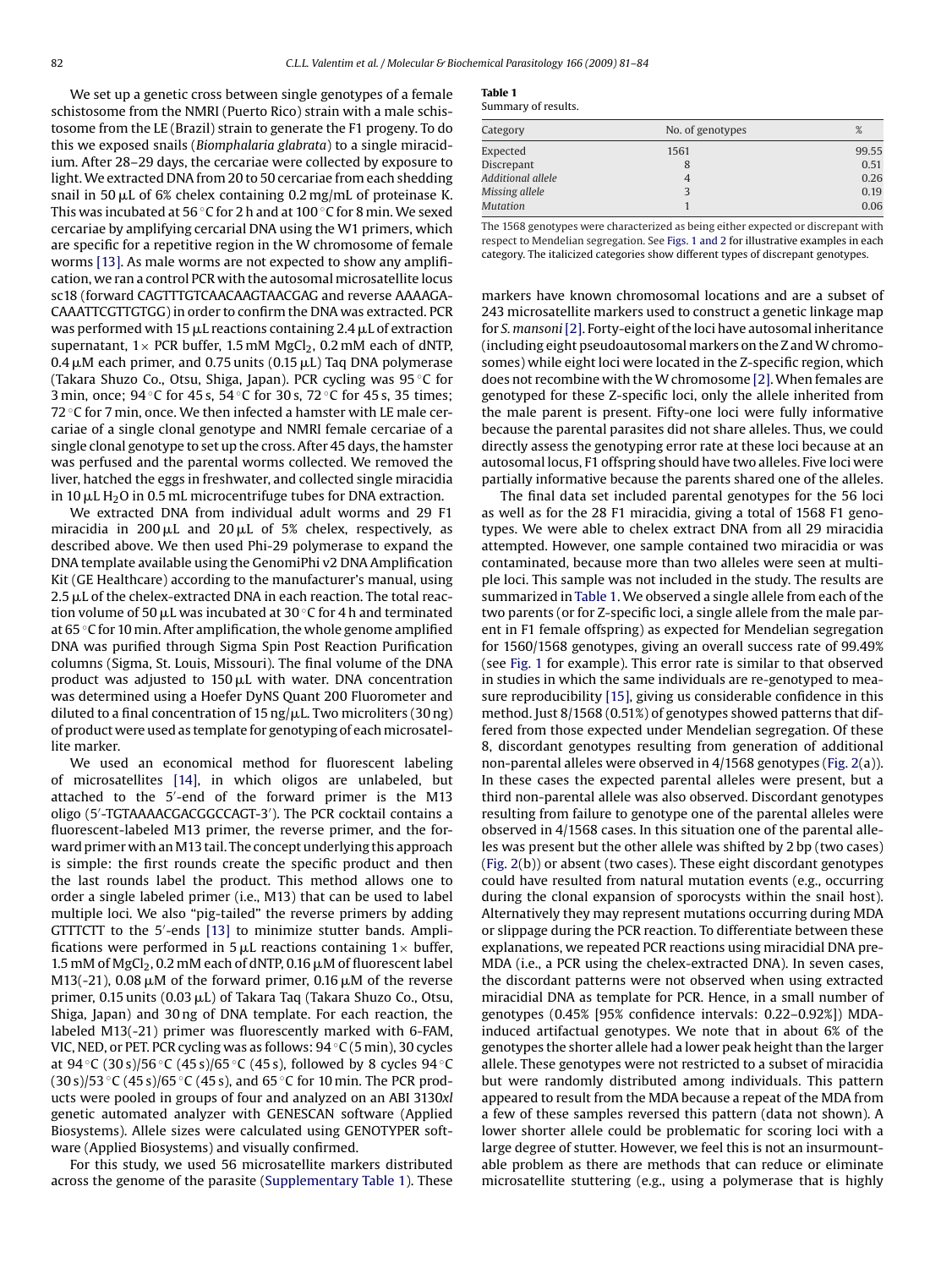<span id="page-2-0"></span>

**Fig. 1.** Examples of genotypes consistent with Mendelian segregation. The traces generated on GENOTYPER show the alleles present in the two parents followed by the genotype observed in a miracidium. Such patterns were observed in the vast majority of genotypes. The boxes show the estimated allele size relative to an internal size standard. (a) Fully informative autosomal locus (Locus sc239). Here the parental parasites do not share any alleles and the miracidium inherits one allele from each parent. (b) Partially informative autosomal locus (Locus sc349). Here the parental parasites have one allele in common and the miracidia genotypes are consistent with one allele from each parent. (c) Z-linked locus (Locus sc16b). In this case female miracidium (ZW) inherits a single allele from the male parent, while males (ZZ) (not shown) inherit an allele from each parent.

processive). One could also repeat MDA on a subset of samples in order to determine if lower shorter alleles result in genotyping errors. Interestingly, one of the eight Mendelian discrepancies resulted from a genuine mutation in the miracidia genotyped. In this case both chelex-extracted and WGA DNA-generated genotypes with a 2-bp shift relative to the allele from the LE parent (Fig. 2(c)). This gives an estimated mutation rate of  $3.7 \times 10^{-4}$  [95% confidence intervals:  $1.0 \times 10^{-4}$  to  $2.2 \times 10^{-3}$ ] per generation for autosomal loci  $\left[1\right]$  (48 autosomal loci  $\times$  28 miracidia  $\times$  2 chromosomes)], similar to that observed in humans and maize, but higher than in *Drosophila* [\[16\]. T](#page-3-0)his mutation was not included in the overall error rate, because the Mendelian discrepancy observed was not due to WGA.

Only two markers (sc290, and sc19; *p* < 0.01) showed a deviation from expected Mendelian ratios. This was tested by comparing



**Fig. 2.** Examples of genotypes inconsistent with Mendelian segregation. A small number of genotypes (0.45%) showed discrepant patterns of segregation as illustrated below. (a) Additional non-parental alleles (Locus sc40, Miracidium 21). The two parents are homozygous for alternative alleles. However an additional nonparental allele occurs following WGA. This additional allele was not present in genotypes generated from chelex-extracted material prior toWGA. (b) Missing allele (Locus sc168, Miracidium 14). The two parents are homozygous for alternative alleles. However, while the NMRI allele is present in the miracidium, the LE allele has been shifted by 2 bp. The expected LE allele is observed in chelex-extracted miracidium prior to WGA. (c) Genuine mutation (Locus sc453, miracidium 24). Both parents are heterozygous. While the NMRI allele is present in the F1 miracidium the LE allele has been shifted by 2 bp. The shift occurs in miracidial DNA both before and after WGA demonstrating that this is a genuine mutation.

observed and expected numbers of genotypes using chi-squared tests. Both markers were fully informative and all offspring had two alleles. Thus, these deviations are not the result of MDA. Interestingly, sc290 and sc19 are only 2.4 cM apart in the linkage map [\[2\].](#page-3-0) It is not uncommon to find genomic regions with segregation distortion when crossing diverged populations due to the evolution of coevolved gene complexes or of incompatible regions [\[16\].](#page-3-0)

These results demonstrate that MDA can generate large amounts of DNA from single miracidia with high fidelity. In this work we used the high yield GenomePhi kit (GenomePhi HY DNA Amplification Kit) giving an average ( $\pm 1$  s.d.) yield of 53.5  $\pm$  3.6  $\mu$ g. Thus,  $2.5 \mu$ L of chelex-extracted miracidium can provide enough DNA to run up to 1500 microsatellite genotyping reactions (assuming 30 ng of template/reaction). Hence, up to 12,000 reactions could be generated from the 20  $\mu$ L chelex extraction. The total amount of DNA available from a single MDA is also sufficient for SNP typing assays (e.g., Illumina Golden Gate) and next-generation sequencing using